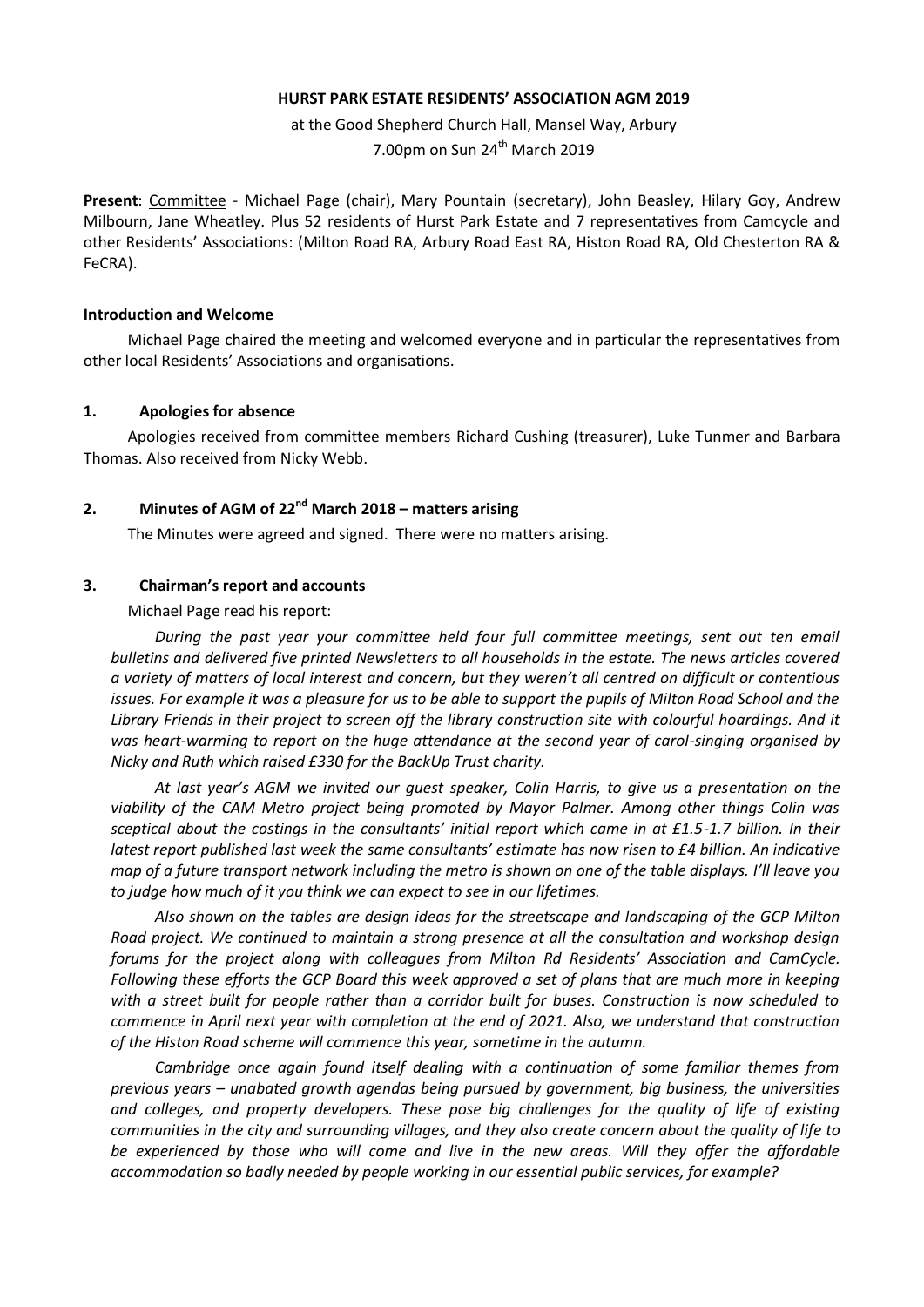*One such development is the North-East Cambridge Fringe which has just received a boost with a pledge of £227 million from the government to fund a move of the sewage works. This will release sufficient land to build a new community of up to 7600 dwellings – enough to house the population of Ely - across the other side of Milton Road from the Science Park. Andrew Milbourn and John Latham on behalf of HPERA, MRRA and FeCRA have attended some of the early community engagement meetings. The online public consultation on this closes tomorrow. Further Information and links to the consultation are available from the News section of the HPERA website.*

*Parking is another subject which has remained an unresolved issue. Our county councillor and the*  GCP are now trying to reconcile conflicting needs in neighbouring areas because of the planned removal *of parking spaces on Milton Rd. We will monitor the situation and do our best to keep everyone informed about any consequences for our estate.*

*Many of you have asked about the controversy caused by the removal by the County Council of a hedge bordering the Arbury Play Park which is actually a Protected Open Space owned by the City Council. We eventually had to lodge a formal complaint about the decision-making process and we are still waiting for a formal response. Likewise we were surprised to see the removal of the staggered barriers two weeks ago at the old cycle path, leaving a wide-open 3.6m entrance for all-comers. This is another example of poor decision-making and communication between the County and local councillors and residents. We are waiting for a proper explanation and rectification.*

*On a more positive note one of our city councillors confirms he has obtained funding for two extra streetlights, and installation of yellow lines to discourage parking at the corners of road junctions on the estate. Thanks to the persistence of Riki McDonald a vehicle activated speed warning display has also been approved. It should be possible to move it to various locations on the estate. What we need now is a camera that can be activated by the noise of a motor-cycle. If anyone knows of the existence of such a device please let me know.*

*In concluding my report I want to thank fellow committee members for their support in helping to look after the interests of our neighbourhood. It would be nice to think we could all relax and look forward to an entirely uneventful year to come!*

Mary Pountain gave a vote of thanks to Michael for his work as chairman and an update on the mailing list, which now stands a 158, since the introduction of GDPR last May. She invited those not already signed up to do so via the website.

### **Accounts**

*Residents have again donated generously and this enabled us to continue with professional colour printing of the five newsletters that we distributed during the year.*

| Income & Expenditure             | 1 January - 31 December |          |        |          |
|----------------------------------|-------------------------|----------|--------|----------|
|                                  | 2018                    |          | 2017   |          |
| <i>Income</i>                    | f                       | f        | f      | f        |
| <b>Donations</b>                 | 319.13                  |          | 664.25 |          |
| <b>Total Income</b>              |                         | 319.13   |        | 664.25   |
| Expenditure                      |                         |          |        |          |
| Room & Refreshments              | 91.08                   |          | 108.87 |          |
| <b>Printing &amp; Stationery</b> | 247.58                  |          | 264.50 |          |
| <b>Total Expenditure</b>         |                         | (338.66) |        | (373.37) |
| Balance - Current year           |                         | (19.53)  |        | 290.88   |
| <b>Balance Brought Forward</b>   |                         | 488.33   |        | 197.45   |
| <b>Balance Carried Forward</b>   |                         | 468.80   |        | 488.33   |

*Abbreviated accounts for the financial year are presented below:*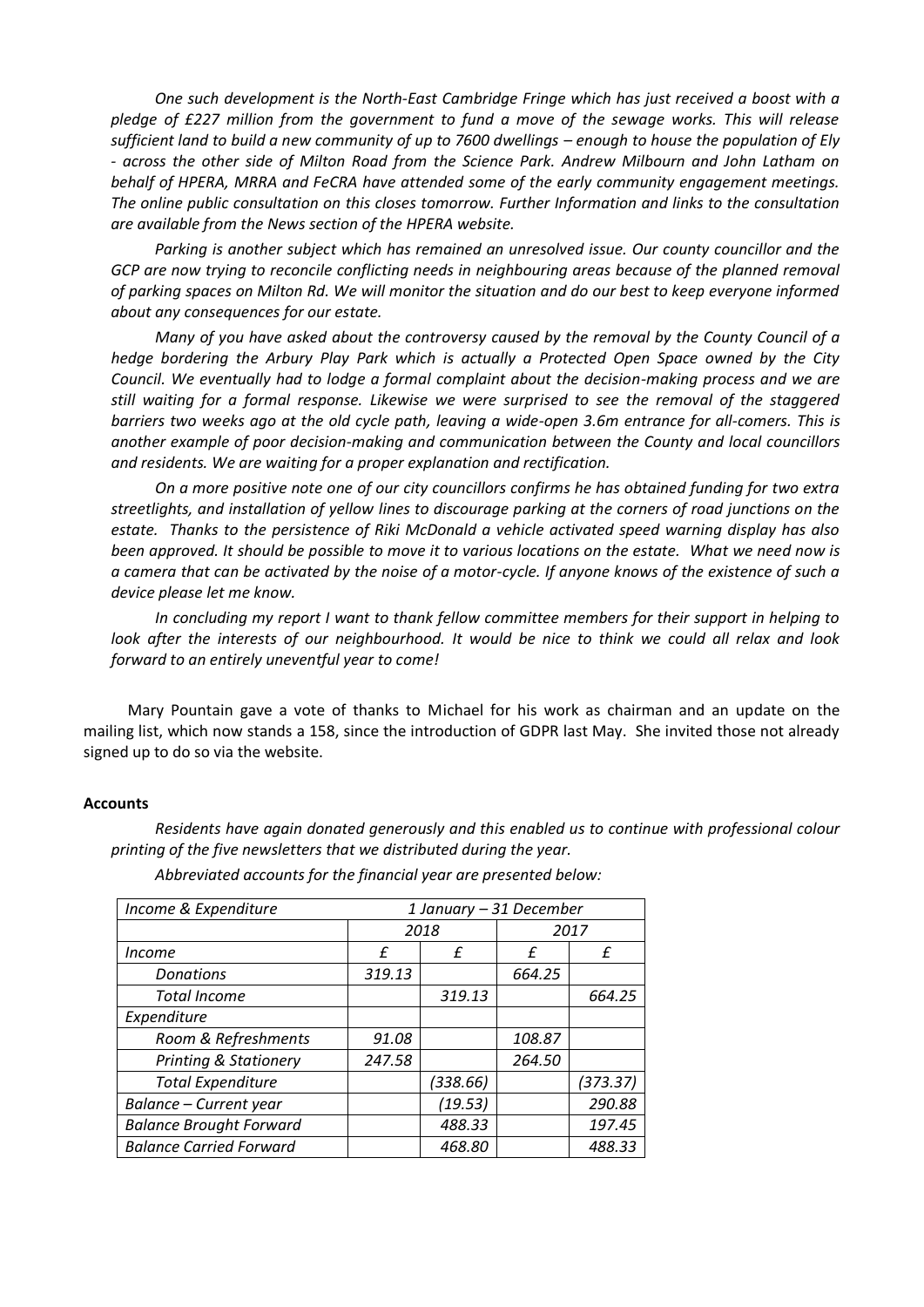*The Association has no membership fee, and relies upon donations for income. It will be seen that expenditure is roughly matched by income, and the Association has sufficient reserves to adsorb fluctuations. From the outset, the Association has operated a Community current account with Barclays Bank plc. Most transactions are made on-line, with expenditure authorised by any two of the signatories. John Beasley was added as a signatory during the year, making a total of four. The signatories are able to inspect the bank transactions at any time by logging in to the account. No overdraft facility is sought.*

*Prepared by Richard Cushing, Retiring Treasurer 7 th February 2019*

## **4. Election of committee for 2018/19**

Luke Tunmer has decided to stand down from the committee due to work commitments.

Gerry Rose proposed that the rest of the current committee should be re-elected en-bloc. Seconded by John Latham. The vote was carried unanimously.

Mary Pountain and Richard Cushing will remain as members of the committee, but will stand down from their positions as secretary and treasurer, respectively.

Mary Pountain proposed the election of Nicky Webb as secretary and John Beasley as treasurer. Seconded by Karrie Fuller. The meeting voted unanimously to elect them.

The committee now comprises:

Michael Page (chair), Nicky Webb (secretary), John Beasley (treasurer), Richard Cushing, Hilary Goy, Andrew Milbourn, Mary Pountain, Barbara Thomas, Jane Wheatley. Barbara Thomas has provided some secretarial help during this year and will continue to do so.

## **5. Consultations**

- $\bullet$  North-east Fringe 25<sup>th</sup> March
- $\bullet$  GCP Choices for Better Journeys 31<sup>st</sup> March

Jane Wheatley explained that there are no plans for a secondary school in the North-east Fringe development and encouraged everyone to complete the consultation and mention this in their response. Michael Bond highlighted the need for a road bridge from the Fen Road estate over the railway line to connect with the new development and Milton Road, and Wendy Blythe was concerned about dwindling water resources in the region and the provision of water for this large development.

## **6. Meetings . . . elections**

- $\bullet$  FeCRA AGM Friday 5<sup>th</sup> April
- County Highways Committee 16<sup>th</sup> April
- City Council Elections 2<sup>rd</sup> May
- North Area Committee  $13<sup>th</sup>$  June

Wendy Blythe encouraged everyone to attend the FeCRA AGM Event – Making the Inclusive City with the main speaker Robin Hambleton and a panel of Cambridge experts (details at [http://fecra.org.uk/\)](http://fecra.org.uk/)

Michael suggested that the North Area Committee Meetings were a good opportunity to bring up issues of local concern and encouraged people to attend. Michael Bond commended the use of the Open Forum at these meetings to bring issues to the attention of both councillors and the police.

# **7. Street Party 15th June**

Karrie Fuller spoke about the Street Party. Leys Avenue will be the venue as before, and the road closure has been approved and a licence granted by the Council. The band, Sugar Beat, is made up mainly of residents from our estate and they are kindly charging a minimal amount to cover their costs. There will be